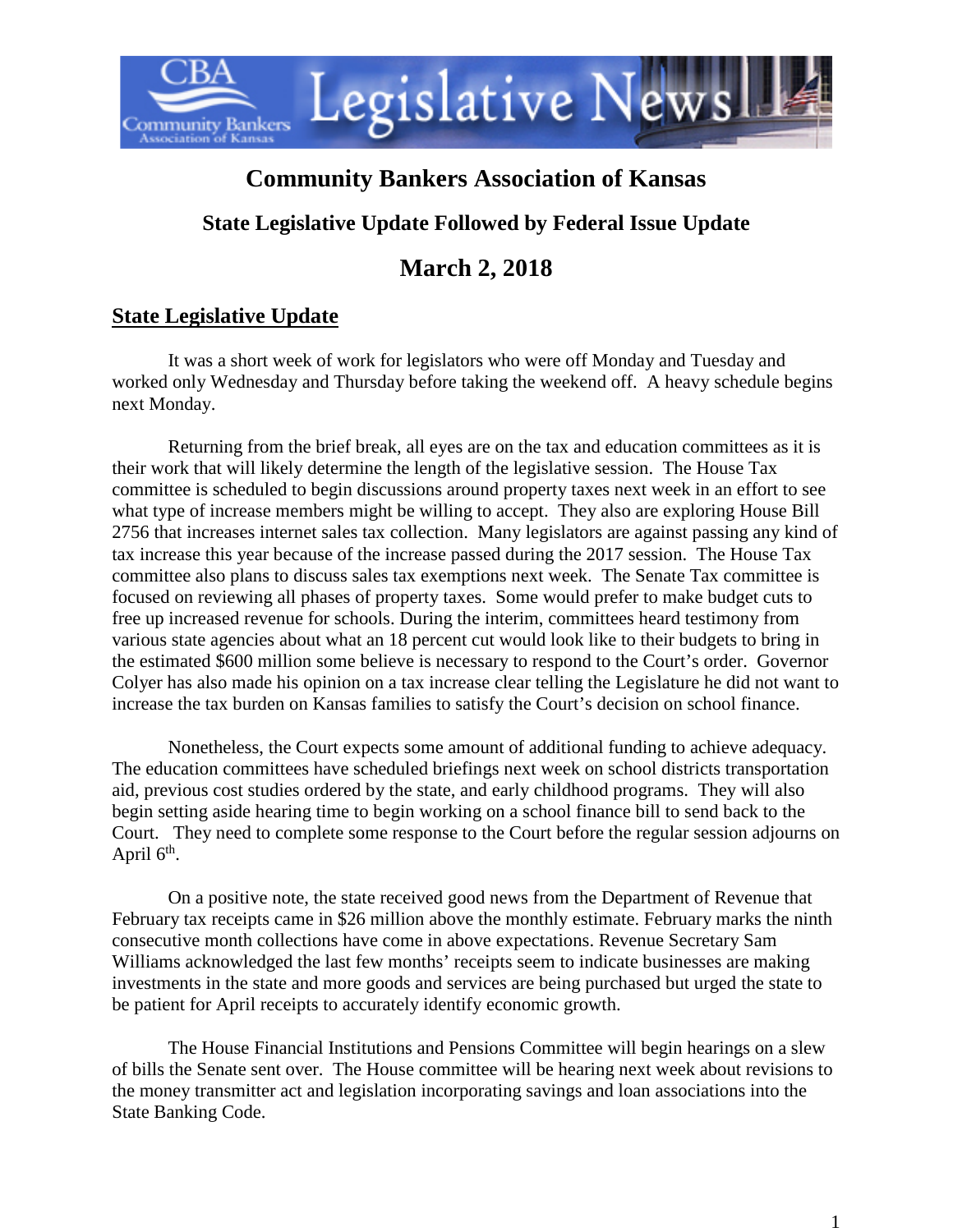Five full weeks of tough work lay ahead as we near the end of the regular session with many unresolved issues.

Shawn P. Mitchell, President Stuart J. Little, Ph.D. Community Bankers Association of KS<br>
5897 SW 29<sup>th</sup> Street<br>
800 SW Jackson, Ste. 1100 Topeka, KS 66614 Topeka, Kansas 66612 785-271-1404 Office 785-235-8187 Office [shawn@cbak.com](mailto:shawn@cbak.com) stuartilittle@mac.com [www.cbak.com](http://www.cbak.com/) [www.lgrkansas.com](http://www.lgrkansas.com/)

800 SW Jackson, Ste. 1100

## **Federal Legislative Update**

# "IF YOU'RE AGAINST S. 2155. **YOU'RE AGAINST COMMUNITY BANKS AND THE COMMUNITIES THEY SUPPORT."**

**CAMDEN FINE ICBA PRESIDENT & CEO** 

## **ICBA Offers Summary of S. 2155 Ahead of Senate Vote:**

The Senate is expected to vote next week on pro-community bank legislation, the bipartisan Economic Growth, Regulatory Relief and Consumer Protection Act (S. 2155). Here's a rundown of how the measure would benefit local communities.

### **What's in the Bill:**

The legislation, which passed the Senate Banking Committee in December on a strong bipartisan vote, includes numerous provisions from ICBA's pro-growth [Plan for Prosperity](http://www.icba.org/docs/default-source/icba/advocacy-documents/priorities/icbaplanforprosperity) platform to:

- provide "qualified mortgage" status for portfolio mortgage loans at most community banks,
- exempt certain community bank loans from escrow requirements,
- simplify community bank capital requirements,
- create a short-form call report for use in the first and third quarters by certain well-rated community banks,
- expand eligibility for the 18-month regulatory examination cycle to more community banks,
- ease appraisal requirements to facilitate mortgage credit in local, rural communities,
- exempt most community banks from the Volcker Rule,
- expand access to the Federal Reserve's Small Bank Holding Company Policy Statement to help more community banks build capital,